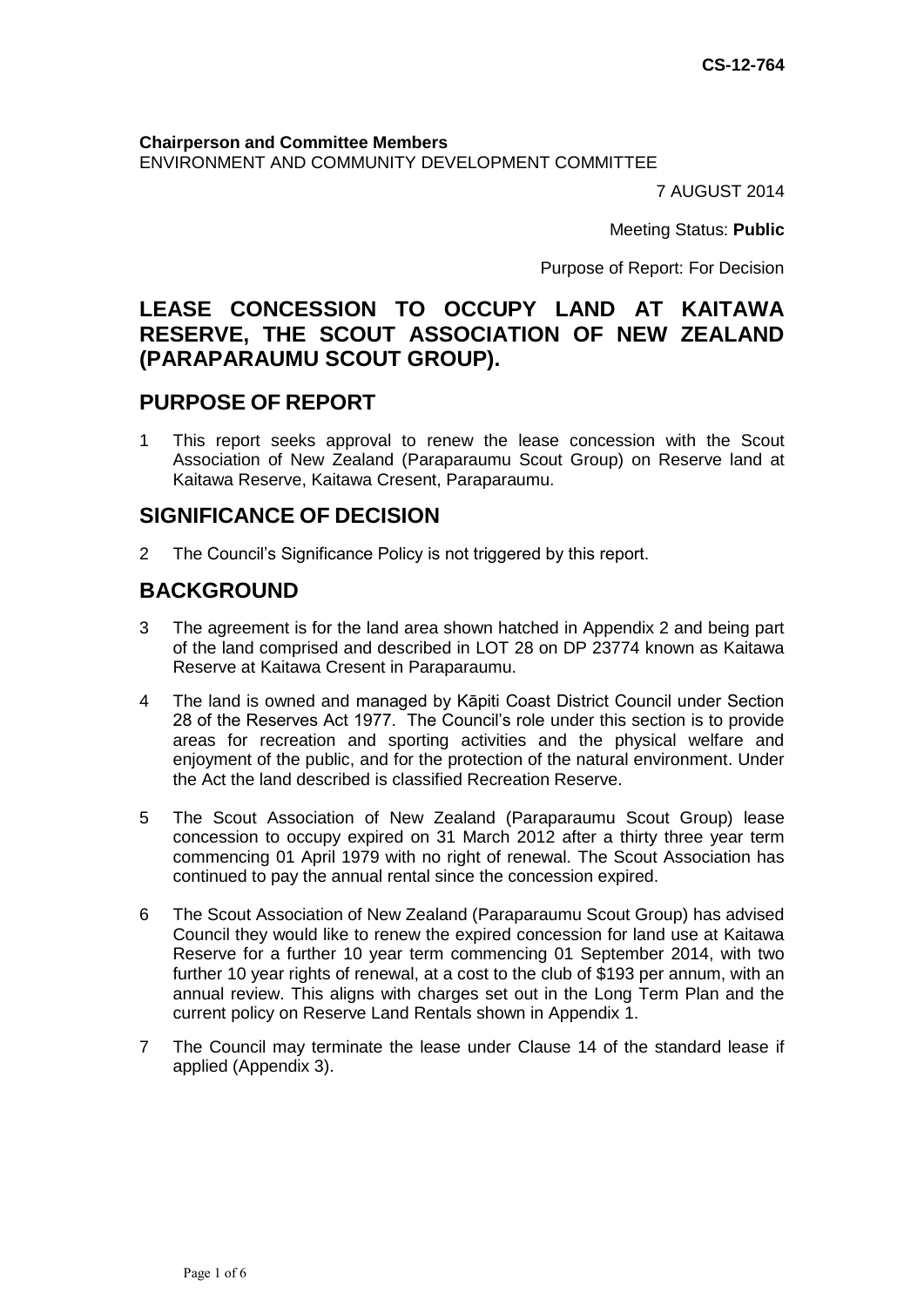# **CONSIDERATIONS**

#### **Issues**

- 8 A "concession" by definition is a permit, lease or licence which allows any activity authorised by the concession document under the provisions of Sections 54 and 59A of the Reserves Act 1977.
- 9 There are limitations on activities that are permitted in this site subject to the Reserves Act (1977). The activities proposed are consistent with the Act's land classification which is designated recreation reserve.
- 10 The Scout Association of New Zealand (Paraparaumu Scout Group) has had a concession to occupy land on Kaitawa Reserve since April 1979. The area to be occupied is shown in Appendix 2.
- 11 It is proposed the concession activity will continue to provide a space solely for the purposes associated with The Scouting Association of New Zealand (Paraparaumu Beach Scout Group).

### Financial Considerations

12 The lease will include annual rental to be paid at the appropriate rate set annually by the Council in either the Long Term Plan or Annual Plan. Costs associated with preparing a new lease are required to be covered by the Lessee.

### Legal Considerations

13 New lease documentation will be drafted and will be reviewed by the Council's legal advisor before being presented to the Scout Association for signing.

#### **Delegation**

14 The Committee may make a decision under the following delegation in Section B.1. paragraph 7.3 of the Governance Structure:

"Authority to exercise the functions, powers and duties of the Council under the Reserves Act 1977 or any other statute, regulation or bylaw relating to the management and control, maintenance and operation of parks and reserves, except as delegated to Community Boards or officers. This authority encompasses the power to: grant leases for reserve land."

### **Consultation**

15 As this is a renewal of an existing occupation of 33 years neither Community Boards, community or others have been consulted in this matter. The Chair of the Paraparaumu/Raumati Community Board has provided informal feedback and is supportive of the renewal.

#### Policy Implications

16 There are no policy issues arising from this decision.

### Tāngata Whenua Considerations

17 There are no known issues for consideration relating to iwi or the Treaty of Waitangi.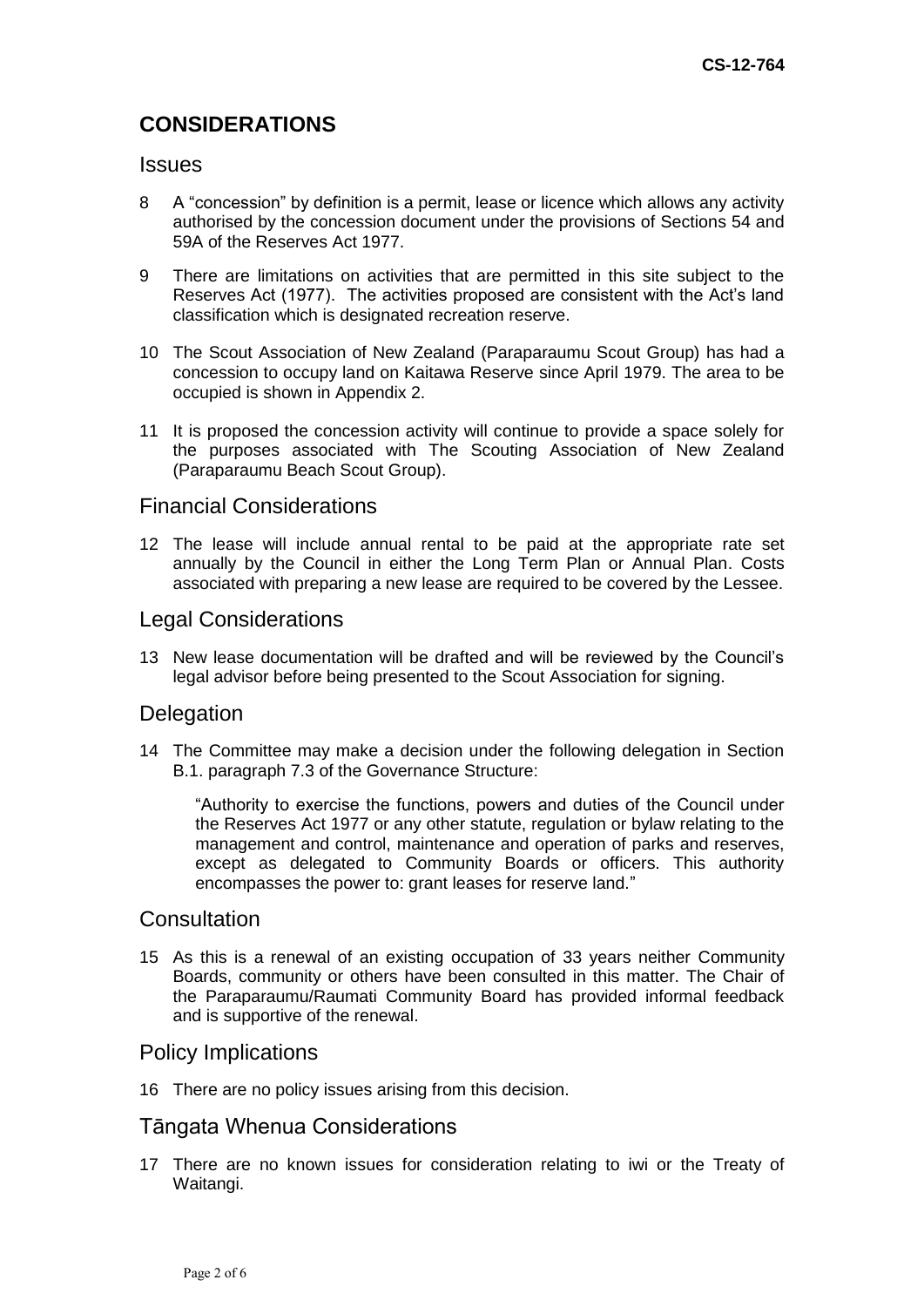## Publicity Considerations

18 No public notification is required as this concession is being treated as a reissue of permit under the Reserves Act 1977.

# **RECOMMENDATIONS**

19 That Council enters into a concession for 10 years with two further 10 year rights of renewal, commencing 01 September 2014 with The Scout Association of New Zealand (Paraparaumu Scout Group), for the land at Kaitawa Reserve shown in Appendix 2 to report CS-12-764 at an annual rental set by the Council in the Long Term Plan or Annual Plan.

| Report prepared by:                             | Approved for submission by:                              |                                                        |
|-------------------------------------------------|----------------------------------------------------------|--------------------------------------------------------|
|                                                 |                                                          |                                                        |
| Nathan Mourie                                   | Alison Law                                               | Sean Mallon                                            |
| <b>Leisure and Open Space</b><br><b>Planner</b> | <b>Acting Group Manager</b><br><b>Community Services</b> | <b>Group Manager</b><br><b>Infrastructure Services</b> |

### **ATTACHMENTS:**

Appendix 1: Reserve Land Rentals Appendix 2: Plan of land area proposed for concession at Kaitawa Reserve Appendix 3: Standard Termination Clause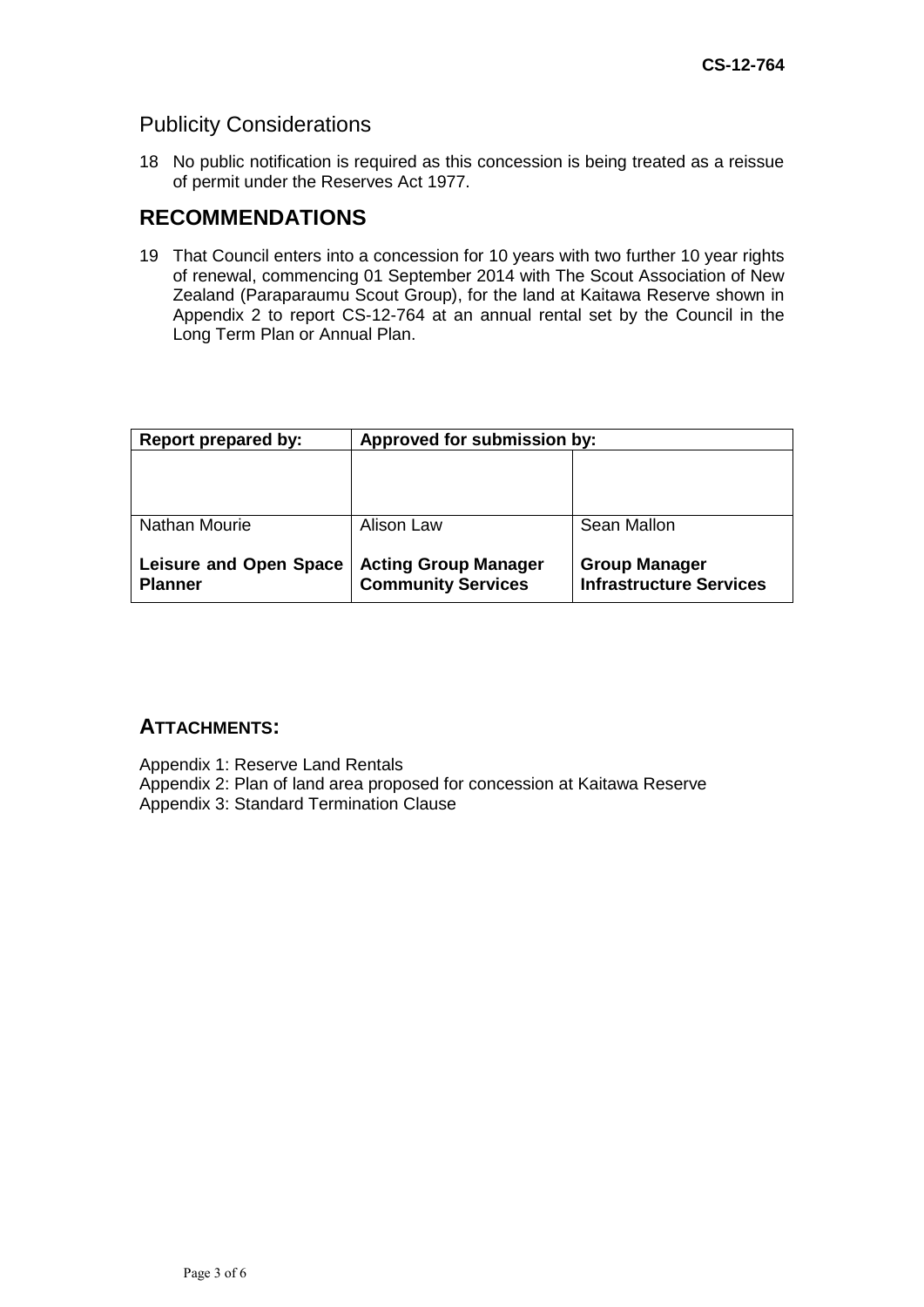## Appendix 1

| <b>KĀPITI COAST DISTRICT COUNCIL</b><br><b>Reserve Land Rentals</b> |                                                     |  |
|---------------------------------------------------------------------|-----------------------------------------------------|--|
| <b>Reserve Land Type</b>                                            | <b>Charges Effective 1 July 2014</b><br>(incl. GST) |  |
| <b>Clubs with Liquor Licences</b>                                   | \$794                                               |  |
| <b>Clubs without Liquor Licences</b>                                | \$398                                               |  |
| Craft, Hobbies and Other Activities                                 | \$319                                               |  |
| Educational (Standard)                                              | \$193                                               |  |
| <b>Youth and Service</b>                                            | \$193                                               |  |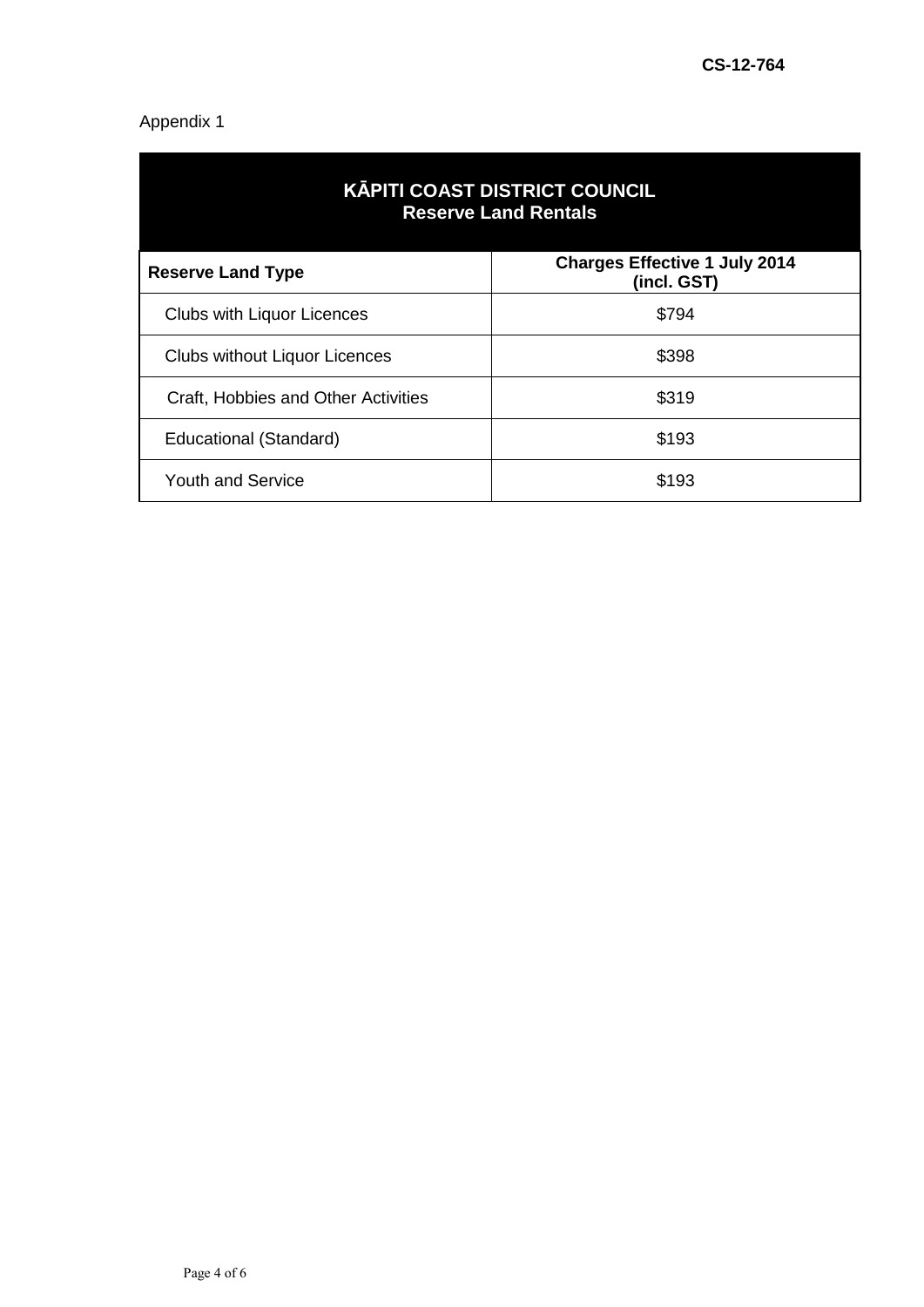# Appendix 2